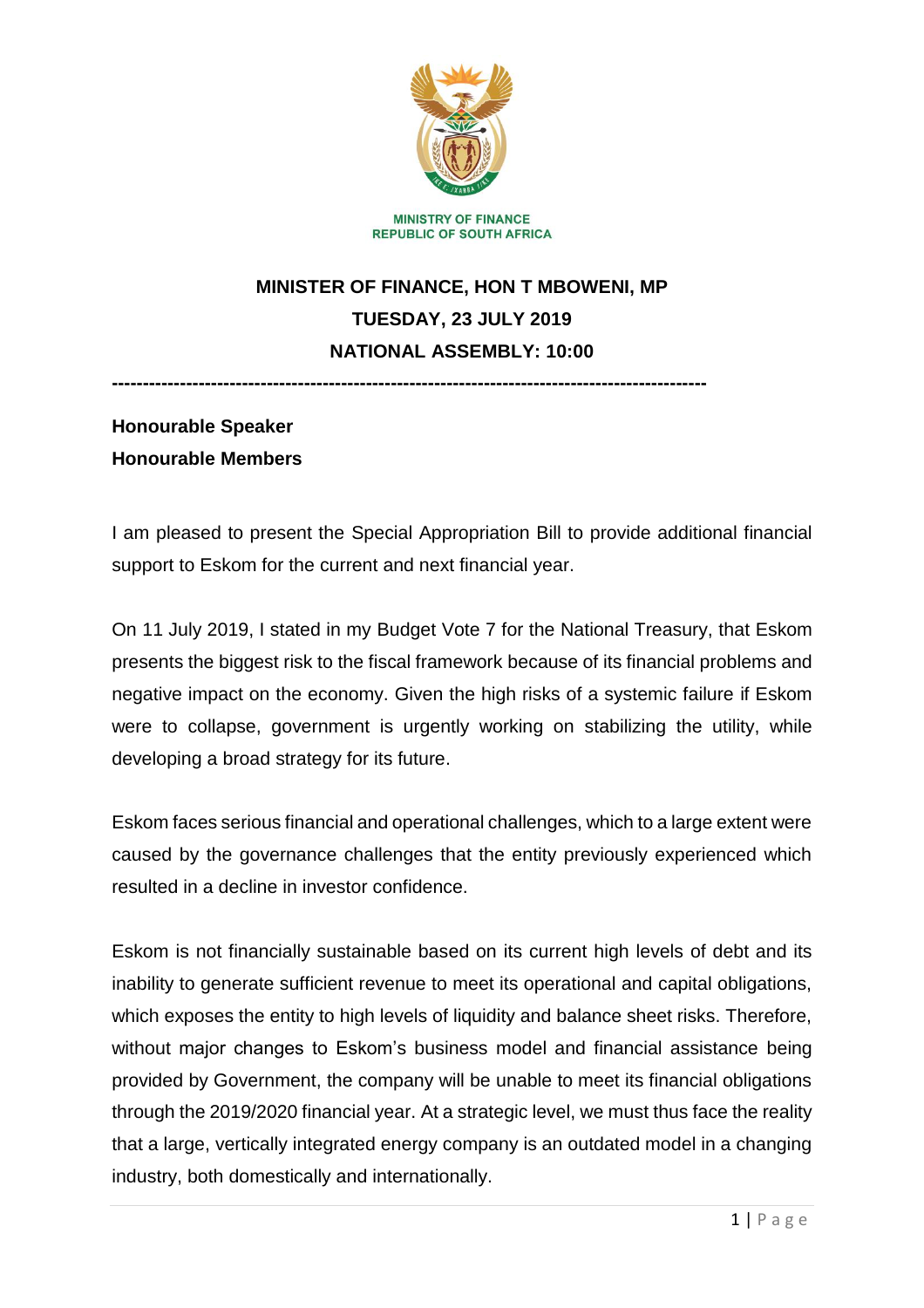

Honourable Members should also be reminded that the fiscal support we are announcing today will come at a significant cost to the fiscus and to South African taxpayers. In addition to the financial support to Eskom, there is also a preliminary indication that tax revenue could be significantly lower than budgeted for in the 2019 Budget. This could substantially increase the government borrowing requirement for 2019/10, which will require government to revise its funding strategy and current weekly bond issuance levels before the MTBPS in October.

It is important that the House notes that Eskom's debt reliant liquidity situation is a result of the poor interest coverage of its revenue, the decline in sales volumes yearto-date, as well as the cost of primary energy, high employee costs and the continuing cost escalations of the new build programme due to its persistent delays. This situation has resulted in Eskom having to borrow increasing amounts to service its debt obligations, placing the entity in an unsustainable position.

Although Government has committed R23 billion to be allocated to Eskom over the next 3 years in the current fiscal framework, Eskom's funding plan is dependent on Eskom raising additional finance from the market, which in turn requires Eskom to be a going concern. It is therefore important to note that the proposed financial support for 2019/20 and 2020/21 financial years addresses the going concern status and enables Eskom to honour its obligations.

Therefore, this Special Appropriation Bill request approval for additional financial support for Eskom as follows:

- a. Additional R26 billion in 2019/20 financial year; and
- b. R33 billion in the 2020/21 financial year.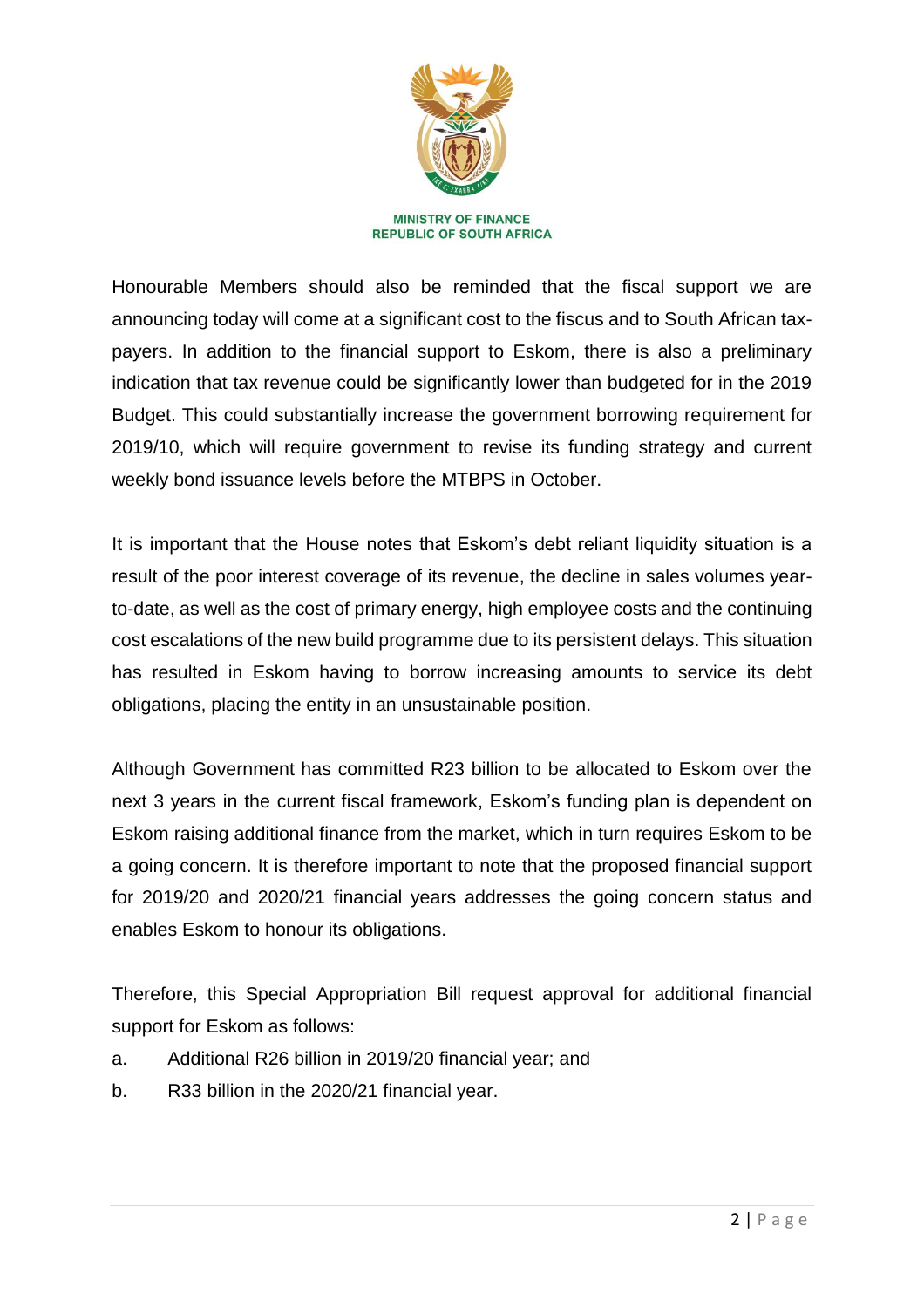

#### **MINISTRY OF FINANCE REPUBLIC OF SOUTH AFRICA**

However, the future sustainability of Eskom will have to address the debt and the restructuring of Eskom.

In this regard, I must inform the House that a team of officials led by the Director-Generals of National Treasury and Public Enterprises have considered a number of options as a solution to the company's debt challenge in order to ensure its sustainability, and the most viable of these will be communicated in due course. The Chief Restructuring Officer, who will be appointed shortly, will be mandated to test these options with the ratings agencies to establish what impact each will have on the fiscus and recommend the appropriate one for implementation.

National Treasury in consultation with the Department of Public Enterprises have developed the terms of reference and scope of work for a Chief Restructuring Officer and I will be making the appointment soon.

I wish to repeat what I said in my Budget Vote Speech: "*We really and truly cannot go on like this*". Therefore, it is important that Government urgently implements the restructuring of Eskom into three entities - Generation, Transmission and Distribution. Separating Eskom will have numerous benefits such as:

- Allowing strong parts of the business to raise funding more cheaply;
- Creating higher transparency across the value chain and reduce opportunities for fraud, corruption and rent-seeking;
- Creating clear performance incentives in each business;
- Reducing systemic risk South Africa faces by having one very large entity, where problems in one part of the electric value chain now affect the entire value chain. Instead, it will isolate problems and deal with them where they arise, without compromising the entire system;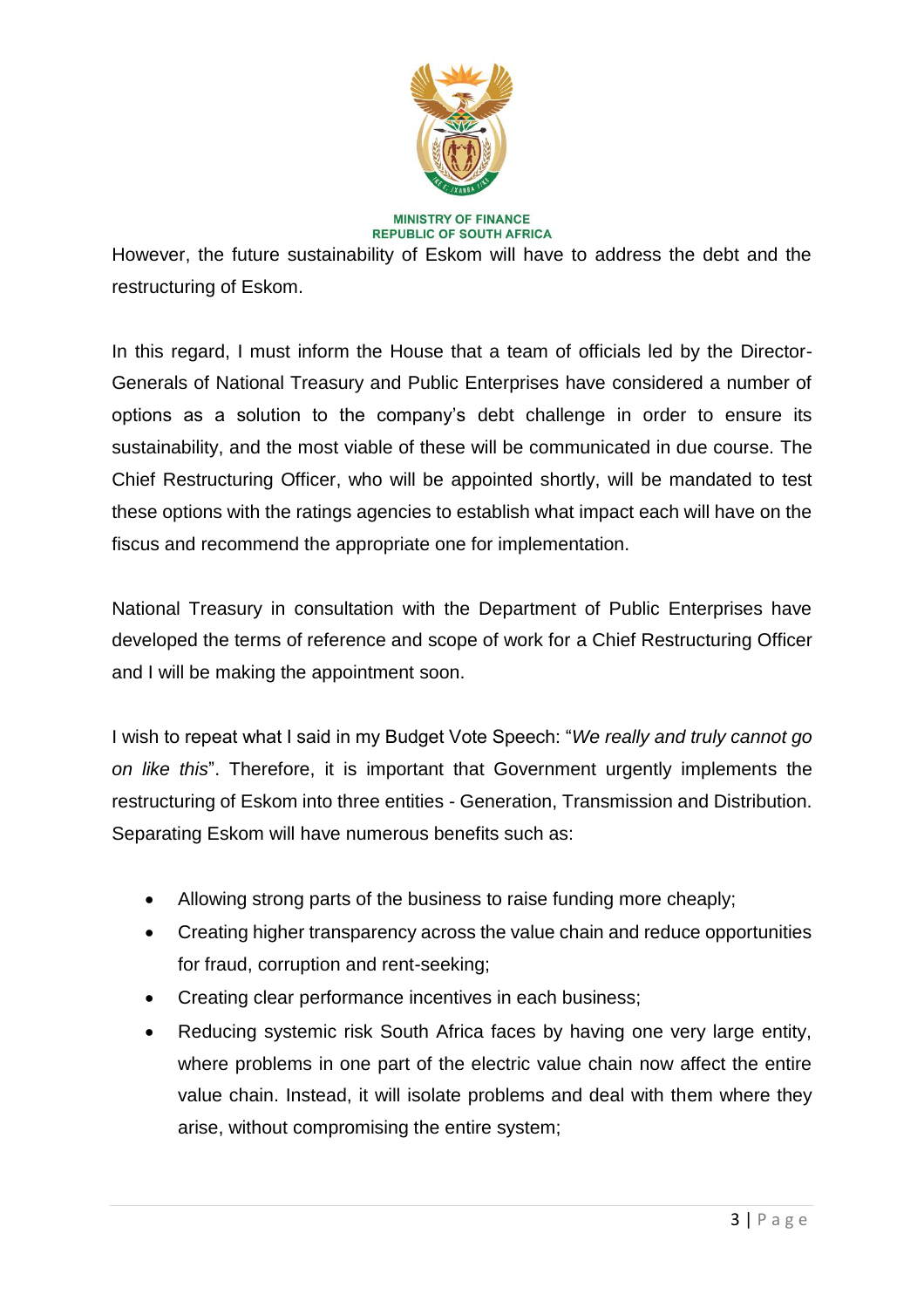

#### **MINISTRY OF FINANCE REPUBLIC OF SOUTH AFRICA**

- Positioning the electricity sector to embrace clean technology, distributed generation and respond to other industry changes;
- Reducing support required from the government in the form of capital outlays and sovereign guarantees, mainly due to increased private sector participation and funding over time;
- Generating competition in the electricity market that is expected to drive improvements in efficiency and put downward pressure on prices;
- Providing open access to the grid and remove conflicts of interest to the procurement of power, both conventional and renewable, from IPPs;
- Diversifying the generation of electricity across a multitude of power producers, thereby reducing the country's reliance on a single supplier; and
- Providing a stable platform for transparently contracting least-cost and most secure power.

However, failure to strengthen Eskom's balance sheet urgently while the Government is working on long term sustainable solutions may likely have a negative systemic impact as Eskom is the largest non-bank corporate debt issuer in South Africa and any default will result in a crisis for Government and to some South African banks given that Eskom is the largest exposure to some banks and Government.

### **CONCLUSION**

As I conclude, Honourable Speaker, let me remind members that government remains committed to supporting and strengthening Eskom in order to ensure that the entity achieves business and financial sustainability and maintains adequate liquidity levels to continue operating as a going concern and ensure the security of electricity supply.

However, without major changes to Eskom's business model, the company will not be financially sustainable and may not be able to ensure security of electricity supply